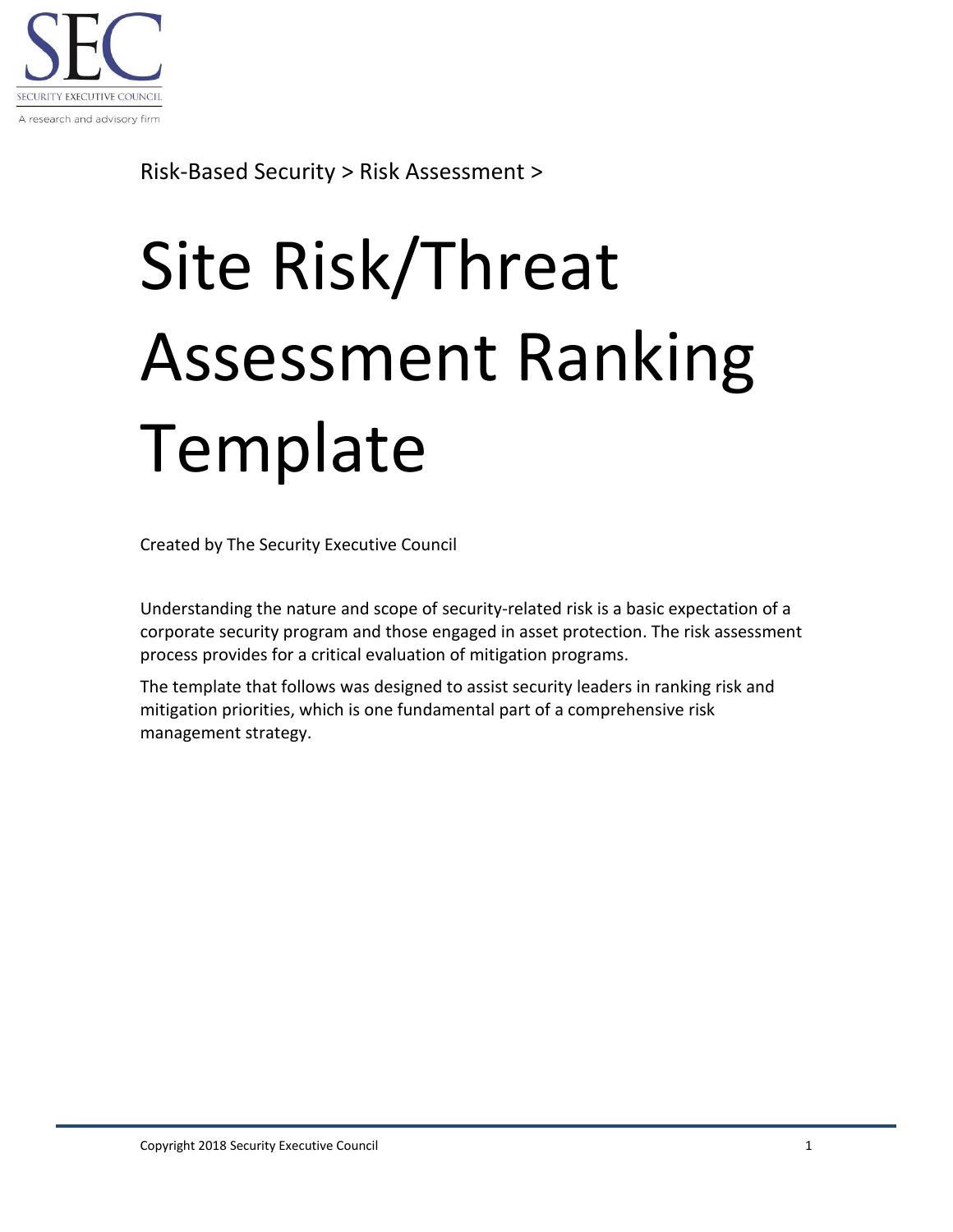## Site Risk/Threat Assessment Ranking Process Example

| Company X Corporate Security Site Risk & Opportunities Assessment |                                                                                                                                                                                      |                                                                             |                                                                                                                                        |                                                                      |                                                                               |  |  |  |
|-------------------------------------------------------------------|--------------------------------------------------------------------------------------------------------------------------------------------------------------------------------------|-----------------------------------------------------------------------------|----------------------------------------------------------------------------------------------------------------------------------------|----------------------------------------------------------------------|-------------------------------------------------------------------------------|--|--|--|
|                                                                   | <b>Site Location:</b><br><b>Date of Review:</b>                                                                                                                                      | Level of<br>Concern<br><b>This Gap</b><br>Score:<br>$1 = Low$<br>$5 =$ High | <b>Priority</b><br><b>Based on Setting: Where</b><br><b>We Should Be</b><br><b>Analysis: [for discussion</b><br>with Site<br>Security] | <b>Operational &amp;</b><br><b>Financial</b><br><b>Implications:</b> | <b>Reviewers:</b>                                                             |  |  |  |
|                                                                   | <b>County YYYY UCR Crime Rate:</b><br>Violent Crime xxx:100k pop.,                                                                                                                   |                                                                             |                                                                                                                                        |                                                                      | <b>Property Value:</b>                                                        |  |  |  |
|                                                                   | Property Crime xxx:100k<br><b>Risk Indicator or Protection Standard</b>                                                                                                              |                                                                             |                                                                                                                                        |                                                                      | <b>Challenges &amp;</b><br><b>Opportunities</b>                               |  |  |  |
| 1                                                                 | Risk Assessment- Security maintains an on-going<br>process of risk assessment to drive security planning<br>and resource management                                                  | $\overline{\mathbf{3}}$                                                     |                                                                                                                                        |                                                                      | No process or prior<br>documentation                                          |  |  |  |
| $\overline{\mathbf{2}}$                                           | Gaps in security measures are obvious and allow<br>easy access to the site and internal operations                                                                                   | $\overline{\mathbf{a}}$                                                     |                                                                                                                                        |                                                                      | Risky access<br>management<br>practices                                       |  |  |  |
| k.                                                                | <b>External Threats-</b> There is a presence of known<br>external groups targeting site operations or individuals                                                                    | $\overline{\mathbf{z}}$                                                     |                                                                                                                                        |                                                                      | No high risk but kids<br>trespassing &<br>parking lot break-ins               |  |  |  |
| 4                                                                 | Information Protection-Proprietary information is<br>affirmatively protected against projected risks across all<br>forms & throughout its life cycle.                                | 4                                                                           |                                                                                                                                        |                                                                      | Absence of controls<br>around hi-value<br>proprietary<br>processes            |  |  |  |
| 5                                                                 | <b>Business Contingency Planning (BCP)-</b> Tested plans<br>& back-up resources are sufficient to provide for<br>assurance of critical process resumption within plan<br>thresholds. | 4                                                                           |                                                                                                                                        |                                                                      | Informal plan for<br>natural events but<br>not documented and<br>tested plans |  |  |  |
| 6                                                                 | Acts of sabotage or labor disruption could have<br>severe impact on continuity of business operations                                                                                | $\overline{\mathbf{3}}$                                                     |                                                                                                                                        |                                                                      | Not considered                                                                |  |  |  |

Copyright 2017 Security Executive Council

This example includes a sampling of 6 out of 27 evaluative factors for consideration by a review team. Note that the ranking process only works when the reviewers are totally honest about their findings. The template includes a column for notes on alternative strategies and cost, and a space to engage site management on risk exposure and risk acceptance after the ranking is complete.

I.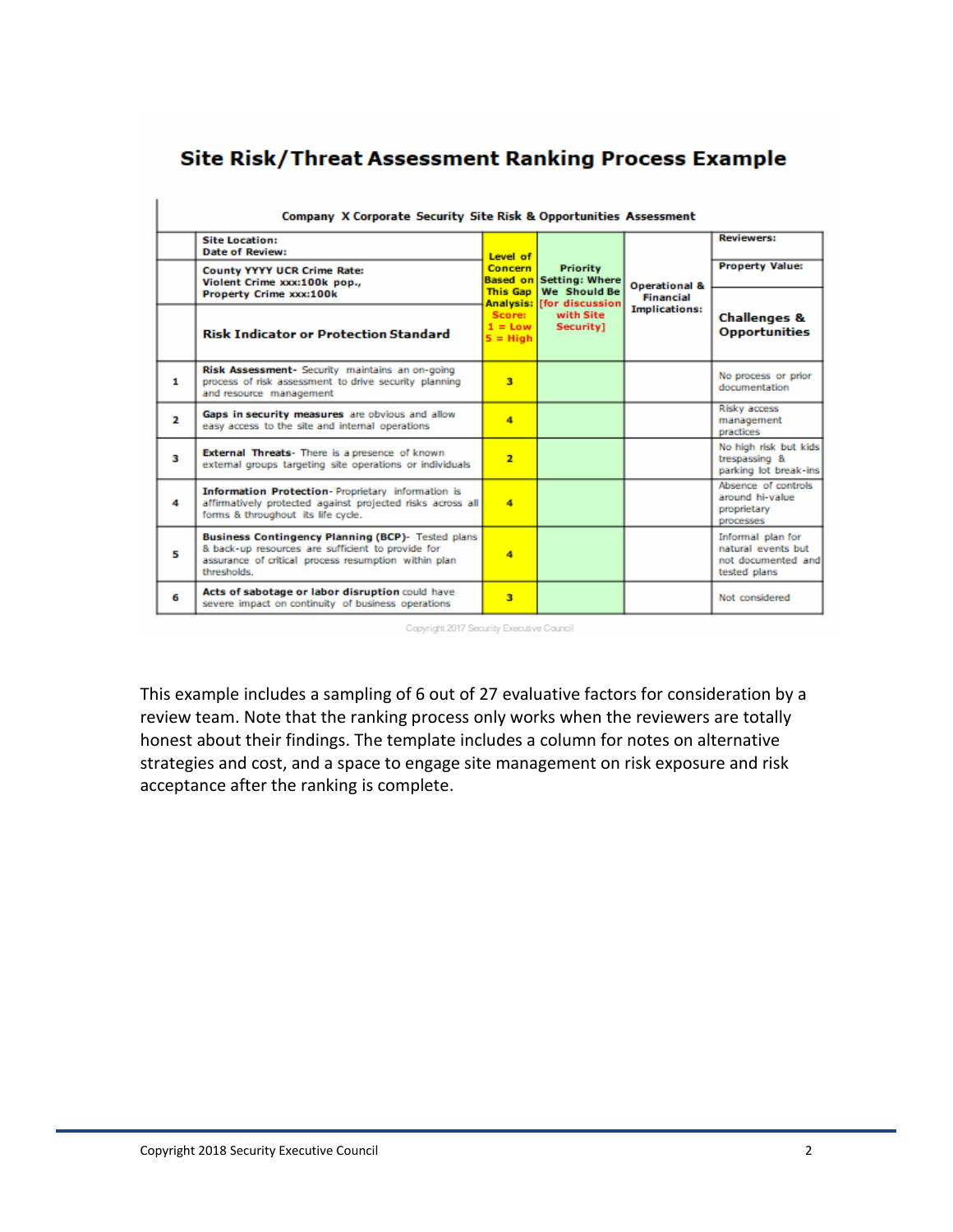## Site Risk/Threat Assessment Ranking Process Example **Explanation**

|                                                                                                                                                     | Note inputs for UCR<br>or CAPRisk Data &<br>Site Property Value                                                                     |                                                                              |                                                                                                                     |                                                                      |                                                                      |
|-----------------------------------------------------------------------------------------------------------------------------------------------------|-------------------------------------------------------------------------------------------------------------------------------------|------------------------------------------------------------------------------|---------------------------------------------------------------------------------------------------------------------|----------------------------------------------------------------------|----------------------------------------------------------------------|
| <b>Site Location:</b><br><b>Date of Review:</b>                                                                                                     |                                                                                                                                     | Level of                                                                     | <b>Priority</b><br><b>Setting: Where</b><br><b>We Should Be</b><br><b>[for discussion</b><br>with Site<br>Security] | <b>Operational &amp;</b><br><b>Financial</b><br><b>Implications:</b> | ers:<br>R                                                            |
|                                                                                                                                                     | <b>County YYYY UCR Crime Rate:</b><br>Violent Crime xxx:100k pop.,<br>Property Crime xxx:100k                                       | Concern<br><b>Based on</b><br><b>This Gap</b>                                |                                                                                                                     |                                                                      | <b>Poperty Value:</b>                                                |
|                                                                                                                                                     | <b>Risk Indicator or Protection Standard</b>                                                                                        | <b>Analysis:</b><br>Score:<br>$1 = Low$<br>$5 = High$                        |                                                                                                                     |                                                                      | <b>Challenges &amp;</b><br><b>Opportunities</b>                      |
| 1.                                                                                                                                                  | Risk Assessment- Security maintains an on-going<br>process of risk assessment to drive security planning<br>and resource management | 3                                                                            |                                                                                                                     |                                                                      | No process or prior<br>documentation                                 |
| Statements that<br>represent key risks                                                                                                              | me sures are obvious and allow<br>and internal operations                                                                           | 4                                                                            |                                                                                                                     |                                                                      | Ris v access<br>gement<br>mal<br>es<br>prat                          |
| to the organization<br>or characterize a<br>measurably effective                                                                                    | There is a presence of known<br>rgeting site operations or individuals                                                              | $\overline{\mathbf{z}}$                                                      |                                                                                                                     |                                                                      | risk but kids<br>No<br>Ing &<br>trest<br><b>Mt</b> break-ins<br>park |
| ection-Proprietary information<br>security program<br>manuscreas procedured against projected risk across all<br>forms & throughout its life cycle. |                                                                                                                                     | 4                                                                            |                                                                                                                     |                                                                      | Use for<br>summary notes<br>on consensus                             |
| <b>Business</b><br>& back-u<br>5<br>assurance<br>threshold                                                                                          | $\mathcal{A}^{\circ}$<br>The<br>Team uses local<br>o provide<br>knowledge base<br>motion with<br>to rank their level                | After completion of<br>ranking process, use<br>this column to                |                                                                                                                     | Use for notes<br>on alternative                                      | approach to<br>mitigation or ID<br>best practices<br>tested plans    |
| Acts of:<br>6<br>severe in                                                                                                                          | of concern for the<br>ruption coul<br>statement<br>business oper                                                                    | engage local<br>management on risk<br>exposure & level of<br>risk acceptance |                                                                                                                     | approaches &<br>costs                                                | Not considered                                                       |

Copyright 2017 Security Executive Council

Ultimately the risk assessment process is about aligning Security with the needs of the organization.